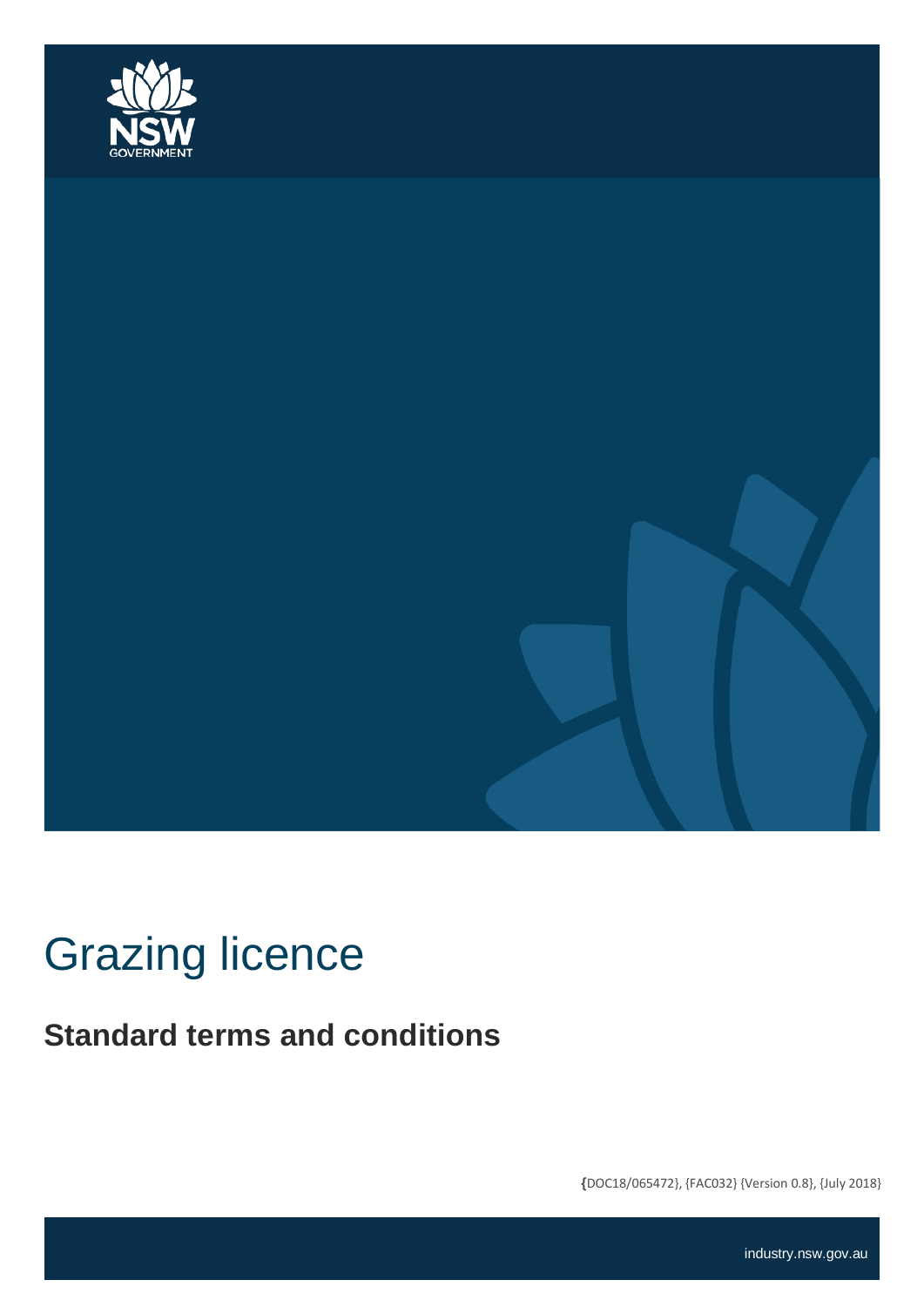Published by NSW Department of Industry **Grazing Licence—Standard terms and conditions**

First published July 2018.

**More information**

NSW Department of Industry—Lands & Water

industry.nsw.gov.au

DOC18/065472 | FAC032

© State of New South Wales through Department of Industry 2018. You may copy, distribute, display, download and otherwise freely deal with this publication for any purpose, provided that you attribute the Department of Industry as the owner. However, you must obtain permission if you wish to charge others for access to the publication (other than at cost); include the publication in advertising or a product for sale; modify the publication; or republish the publication on a website. You may freely link to the publication on a departmental website.

Disclaimer: The information contained in this publication is based on knowledge and understanding at the time of writing (July 2018) and may not be accurate, current or complete. The State of New South Wales (including the NSW Department of Industry), the author and the publisher take no responsibility, and will accept no liability, for the accuracy, currency, reliability or correctness of any information included in the document (including material provided by third parties). Readers should make their own inquiries and rely on their own advice when making decisions related to material contained in this publication.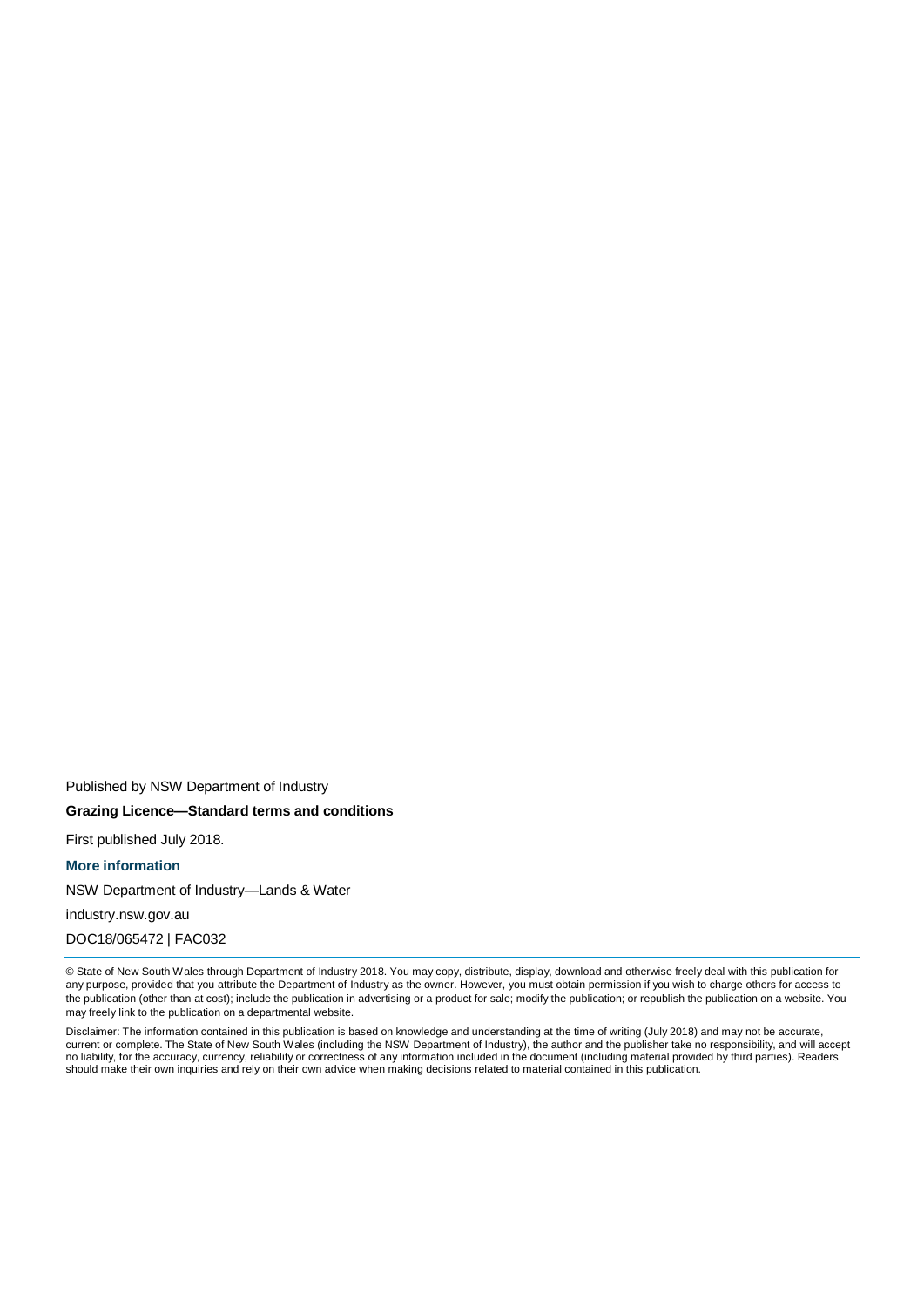#### Contents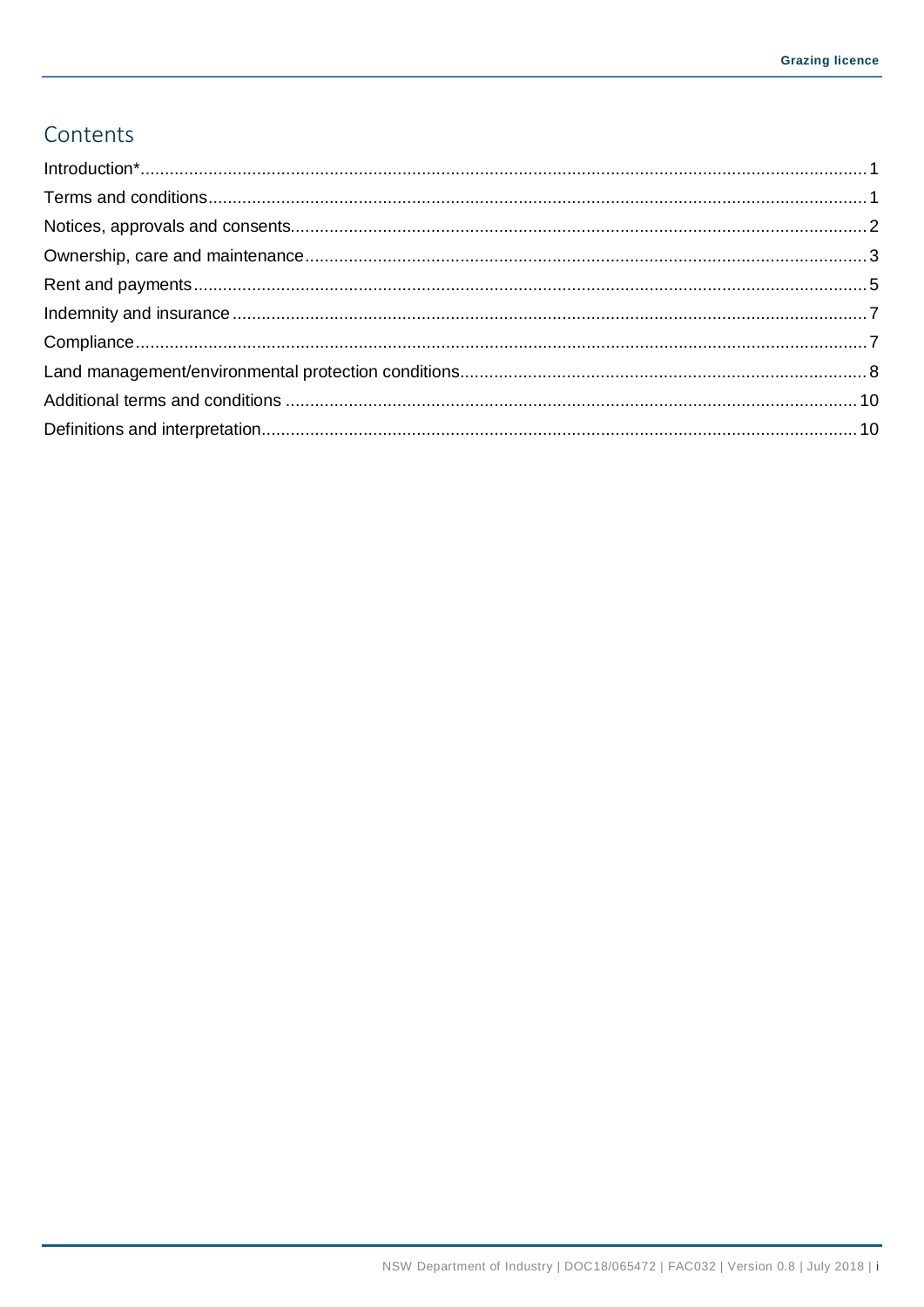## <span id="page-3-0"></span>Introduction\*

The Department Industry—Lands & Water (the department) has ownership, control and management of Crown land and manages this land for the benefit of the people of New South Wales (NSW). Temporary and/or non-exclusive occupation or use of Crown land requires the grant of a Licence in accordance with the provisions of the *Crown Land Management Act 2016* (the Act).

The occupation and use of Crown land for grazing under Licence, generally in association with adjoining freehold land ('title associated'), can improve productivity and provide more flexible land management options for the licence holder. There can also be broader community benefits through effective pest and weed management; bushfire fuel load reduction; maintenance of fences and a deterrent against illegal dumping on the Land.

The following terms and conditions, along with site specific licence document and any additional Schedules or documents referred to in Schedule 1 in your licence document, combine to make up your Licence for grazing on Crown land.

Please read the following standard terms and conditions in conjunction with the schedules in your licence document carefully and ensure that you understand your rights and responsibilities as a Licence holder.

Definitions are available at the end of these standard terms and conditions.

\*Please note this introduction does not form part of this licence's terms and conditions.

## <span id="page-3-1"></span>Terms and conditions

#### **1. Grant of licence**

- a) You may use and occupy the Premises but only for the Permitted Use as specified in Item 5 of Schedule 1. You must not use or occupy the Premises or allow the Premises to be used or occupied for any other purpose.
- b) This Licence does not confer on You any right of exclusive possession of the Premises.
- c) You must not interfere with the rights of the public to the use of any roads, streets, lanes or tracks within the premises. You may insist that gates are closed and there is no interference with stock.
- d) You must not reside or permit any person to reside on the Premises.
- e) You must not transfer or create any interest in this Licence or sublicense the Premises.
- f) You must not:
	- i. carry on or permit any person to carry on any noxious, noisome or offensive activity in the Premises;
	- ii. do or permit any person to do, any act, matter or thing which results in nuisance, damage or disturbance to the Minister or owners or occupiers of adjoining or neighbouring lands or buildings.
- g) This Licence does not confer on You any right of access to the Premises over other land held by the Minister or any other land.

#### **2. Terms of licence**

- a) This Licence begins on the Commencing Date and continues in force until the earlier of:
	- i. the Terminating Date; or
	- ii. the date the Licence is ended in accordance with this clause.
- b) The Minister has absolute discretion to end this Licence at any time by Notice to You.
- c) You may at any time by Notice served on the Minister, request that this Licence be revoked. If the Minister is satisfied that You have complied with the terms and conditions of this Licence and the provisions of the Act, the Minister may end this Licence by Notice to You.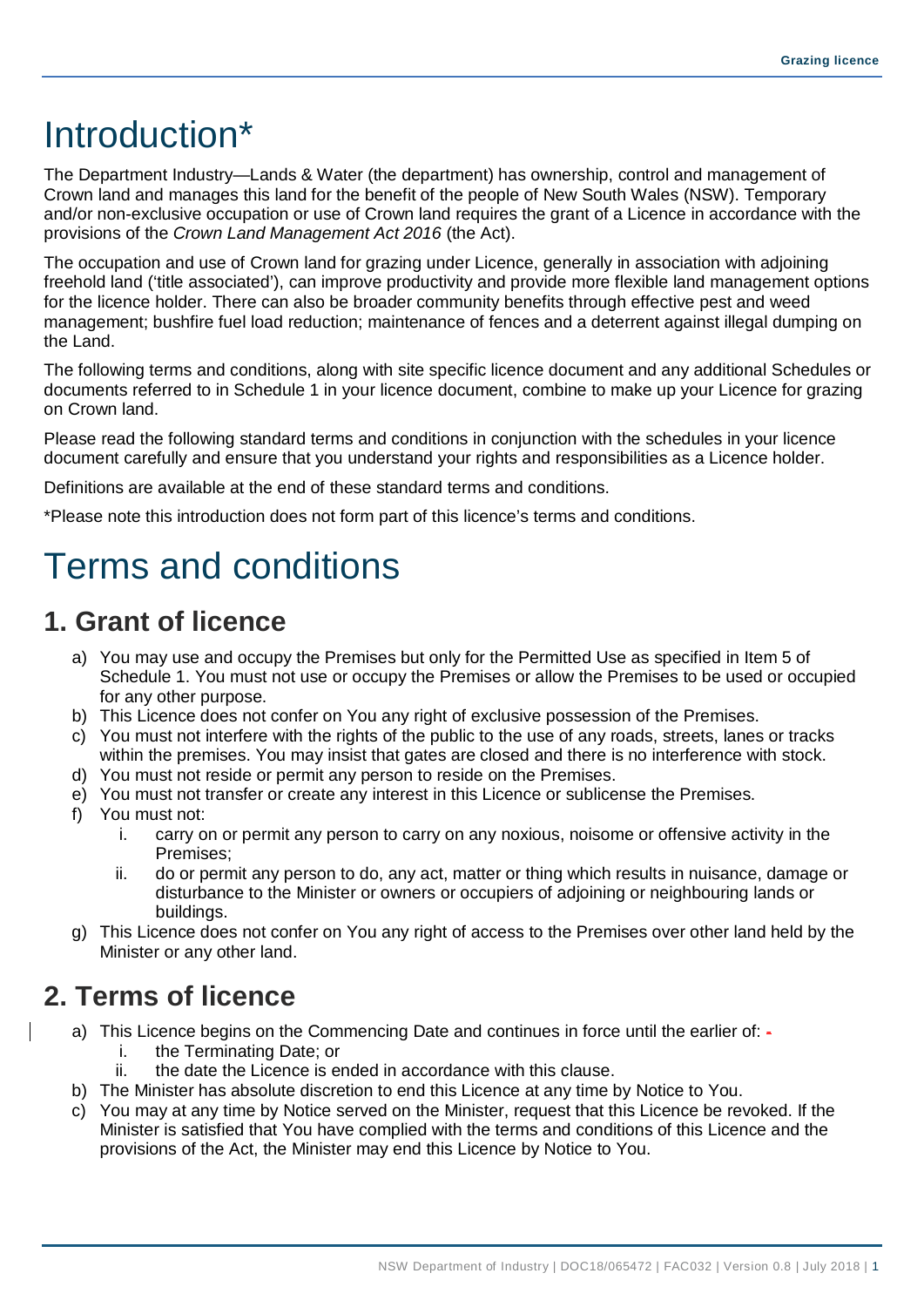### **3. Licence a holding for the purposes of the** *Crown Land Management Act 2016* **(Act)**

This Licence is a 'holding' for the purposes of the Act and You are a 'holder' under the Act. The provisions of the Act relating to holdings and holders apply to this Licence and to You.

### **4. Licence granted subject to Aboriginal Land Claim**

- a) You are granted this Licence subject to a possible Aboriginal Land Claim over this Land as provided for in s. 36 of the *Aboriginal Land Rights Act 1983*.
- b) Notwithstanding any other provision of this Licence, this Licence may terminate if the Minister determines that the Land is claimable Crown land or a court determines that the land is claimable Crown land.
- c) Except as may be expressly provided for in this Licence, You acknowledge and agree that You will not be entitled to any compensation, costs or damages in respect of the termination of this Licence if the Minister determines that the Land is claimable Crown land or a court determines that the Land is claimable Crown land.

## **5. Termination upon grant of Aboriginal Land Agreement**

- a) Despite anything else in this Licence, You agree to and approve of the transfer or termination of this Licence without any further notice if an Aboriginal Land Agreement (ALA) within the meaning of s. 36AA(1) of the *Aboriginal Land Rights Act 1983*, affecting the land or part thereof, provides for the transfer or termination of this Licence.
- b) Except as may be expressly provided for in this Licence, You acknowledge and agree that You will not be entitled to any compensation, costs or damages in respect of the transfer or termination of this Licence by operation of this clause.
- c) You agree that the date of transfer or termination under this clause is the date provided for in the ALA, or if it is not so provided, the date the ALA is entered into.
- d) This clause constitutes an approval by the You of the transfer or termination for the purposes of s. 36AA(11) of the *Aboriginal Land Rights Act 1983*.
- e) The Minister may give notice to You of the transfer or termination of this Licence under this clause but is not required to do so to effect the transfer or termination.

## <span id="page-4-0"></span>Notices, approvals and consents

### **6. Notices**

- a) Any Notice may be served:
	- i. by leaving it at the address for the party specified in Column 2 of Items 1 and 2 of Schedule 1 and addressing it to any specified person or position; or
	- ii. by addressing it to any person or position specified and posting it to the address for the party so specified, in which case service will be taken to be effected when it would in the ordinary course have been delivered; or
	- iii. by facsimile sent to the facsimile number of a party specified in Column 2 of Items 1 or 2 of Schedule 1 and addressing it as specified, in which case service will be taken to be effective at the time particularised in a confirmation of message notice obtained by the party serving from the machine used to initiate service.
- b) A party may by Notice vary its address particulars as specified in Items 1, 2 and 3 of Schedule 1.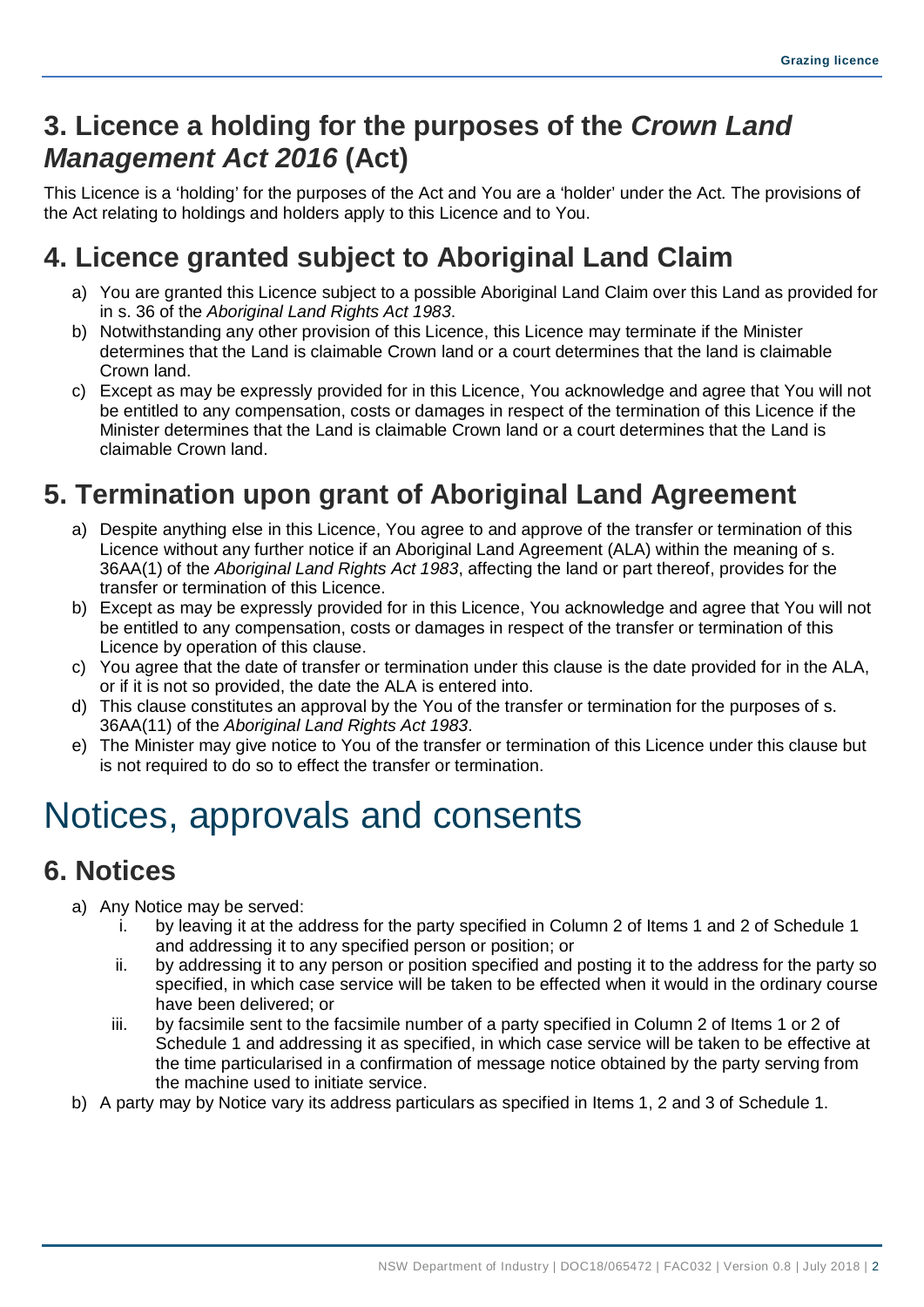#### **7. Minister's powers and functions**

- a) The Minister may exercise any power, delegation, authority, duty or function as provided by the Act in relation to any matter arising out of the terms of this Licence.
- b) Nothing in this Licence fetters, restricts or affects the Minister's discretion as to the use of the Minister's statutory powers.
- c) The Minister may form any opinion for the purposes of this Licence on such grounds and material as the Minister thinks fit and after such consultation that the Minister considers to be necessary.
- d) The Minister may vary the terms and conditions of this Licence at any time. You will be notified in writing of any variations to the terms and conditions of this Licence.

### **8. Approvals and consents by the minister**

- a) Any reference to approvals or consents of the Minister in this Licence must be given in writing to be effective and may be subject to conditions. An approval or consent from the Minister will be a separate document to this Licence.
- b) Unless this Licence provides otherwise, the Minister may give or withhold consent or approval to any act, matter or thing in the Minister's discretion. The Minister may give consent subject to such conditions as the Minister may determine. Any such condition will become a condition of this Licence.

#### **9. No compensation**

You are not entitled to any compensation, costs or damages on forfeiture, surrender or termination of this Licence under any condition or term of this Licence or otherwise.

## <span id="page-5-0"></span>Ownership, care and maintenance

### **10. You are responsible**

You are solely responsible and liable for doing or effecting any act, matter or thing which this Licence requires of You unless this Licence provides otherwise.

#### **11. Improvements**

- a) You are deemed to be the owner of all Improvements on the Land at the Commencing Date regardless of whether or not You constructed the Improvements.
- b) You must not construct, effect, erect or undertake any Improvements on the Premises without the prior written consent of the Minister.
- c) Any Improvement constructed on the Premises during the Term becomes Your property for the Term.
- d) Subject to clause 11(e), You must not remove, demolish, take away or pull down any Improvement unless it is in accordance with a written notice to You from the Minister.
- e) You must comply with any Notice given to You by the Minister to remove or demolish any Improvement.
- f) On removal of any Improvement in accordance with the Minister's written Notice, the Minister ceases to have any rights to the Improvement so removed.
- g) You may apply to the Minister, within one month of the forfeiture, surrender or other determination of this Licence, to remove from the Land any of the Improvements (if any) effected or owned by You or any predecessor to You in accordance with s. 7.16 of the Act.
- h) The Crown is the owner of all Improvements remaining on the Land on the expiry, forfeiture, surrender or other determination of this Licence except those that may be removed with the Minister's written consent.
- i) The Minister may direct for any Improvements to be removed upon expiry of this Licence.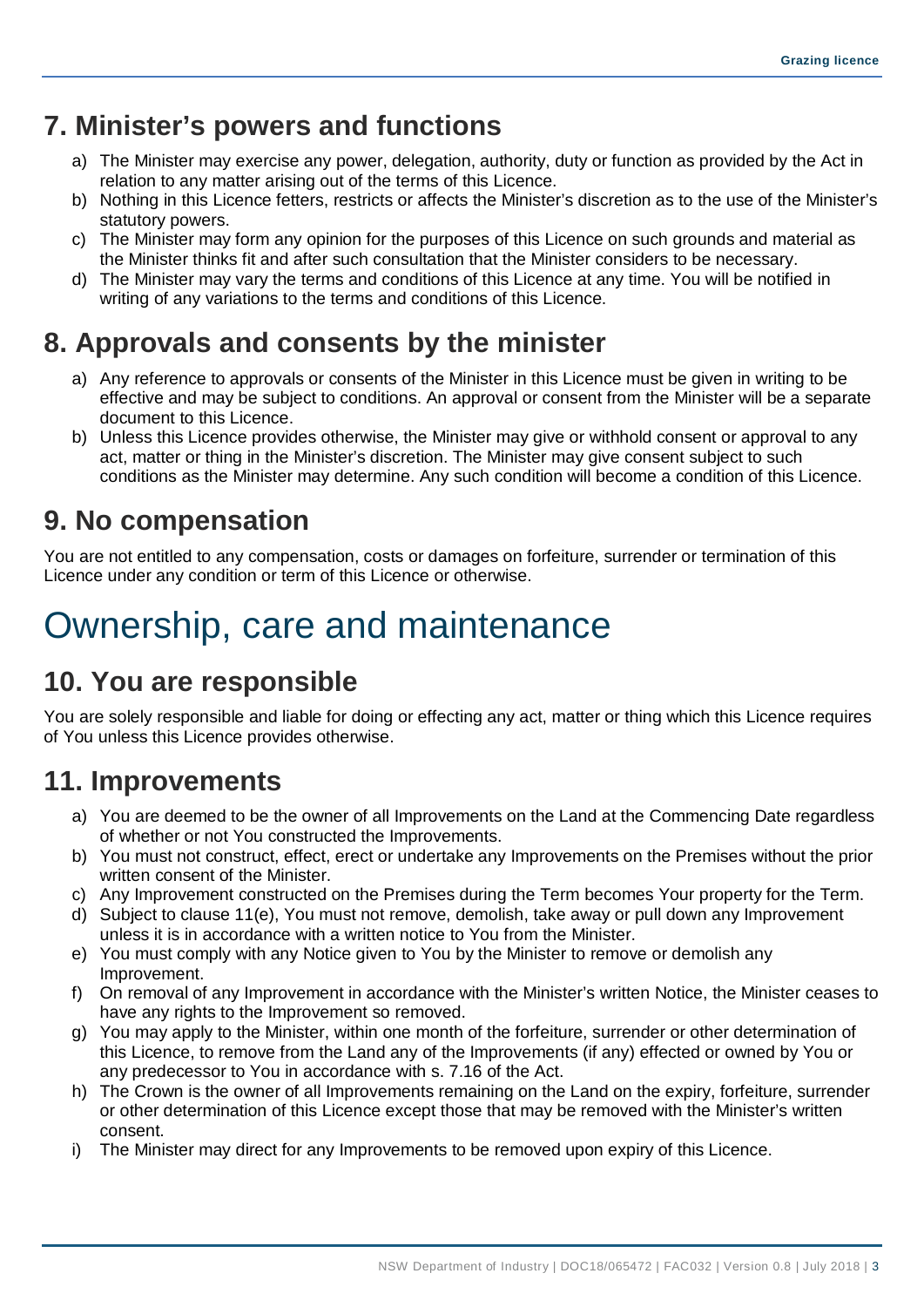#### **12. Repair and maintenance**

- a) You must at all times keep the Premises in a clean and tidy condition.
- b) You must not deposit or leave on the Premises any rubbish, litter, refuse, dead animals, vehicles or part of them, household effects, appliance, materials, clothing, agriculture or building or commercial or industrial materials including steel or waste, machinery or plant or equipment or parts of them, vegetable matter, stone , sand, or soil.
- c) You must obtain the Minister's approval to undertake any activity apart from grazing or associated with grazing on the Premises.
- d) A failure by You to comply with the condition referred to in sub-clause (a), (b) and (c) will be deemed a failure to comply with a provision of this Licence, and may also constitute an offence under the provisions of the Act and penalties may be applied.
- e) The Minister may at all reasonable times enter the Premises and inspect the state and repair of the Premises, and take such action to ensure compliance with the Licence and the Act as provided by the Minister's powers.

### **13. Fencing and gates**

- a) You must ensure there is a stock-proof boundary fence in place, and agree that any construction and/or maintenance of the fence is at your cost. Should any dispute arise as to 'stock-proof' condition, a Minister's delegate will determine any fencing specifications required and such decision will be final.
- b) If directed by the Minister, You must erect and maintain gates in any fence You construct, or in any fence situated on the land for use by persons authorised to obtain timber or other such material from the Land.

#### **14. Your obligations on expiry or sooner determination**

On the Terminating Date or the earlier revocation or determination of this Licence, You must make sure that the Premises are in good repair and condition, reasonable wear and tear excepted, and that the Premises are clear and free from all rubbish.

### **15. Artefacts**

You agree that:

- a) for the purposes of this clause, 'artefacts' means and includes all coins, articles of value, articles of antiquity, and other remains or things of historical interest discovered on or under the surface of the premises;
- b) all artefacts are deemed the property of the Minister;
- c) You must immediately notify the Minister of the discovery of any artefacts;
- d) You must take every precaution not to remove or damage the artefacts;
- e) You must, if required by the Minister, deliver up or dispose of any artefacts at Your expense.

### **16. Aboriginal objects and places**

- a) You must take every precaution in drilling, excavating or carrying out other operations or works on the Premises so as not to disturb, damage, destroy or deface any Aboriginal place or Aboriginal object, as defined under the *National Parks and Wildlife Act 1974*.
- b) If You become aware of an Aboriginal object or place within the Premises, You must notify the Chief Executive of the Office of Environment and Heritage of the existence of such object or place within 24 hours, or as required by the *National Parks and Wildlife Act 1974*, whichever is the lesser.
- c) You must not continue any operations or works within the Premises likely to interfere with or disturb any objection or item unless You have complied with the *National Parks and Wildlife Act 1974*.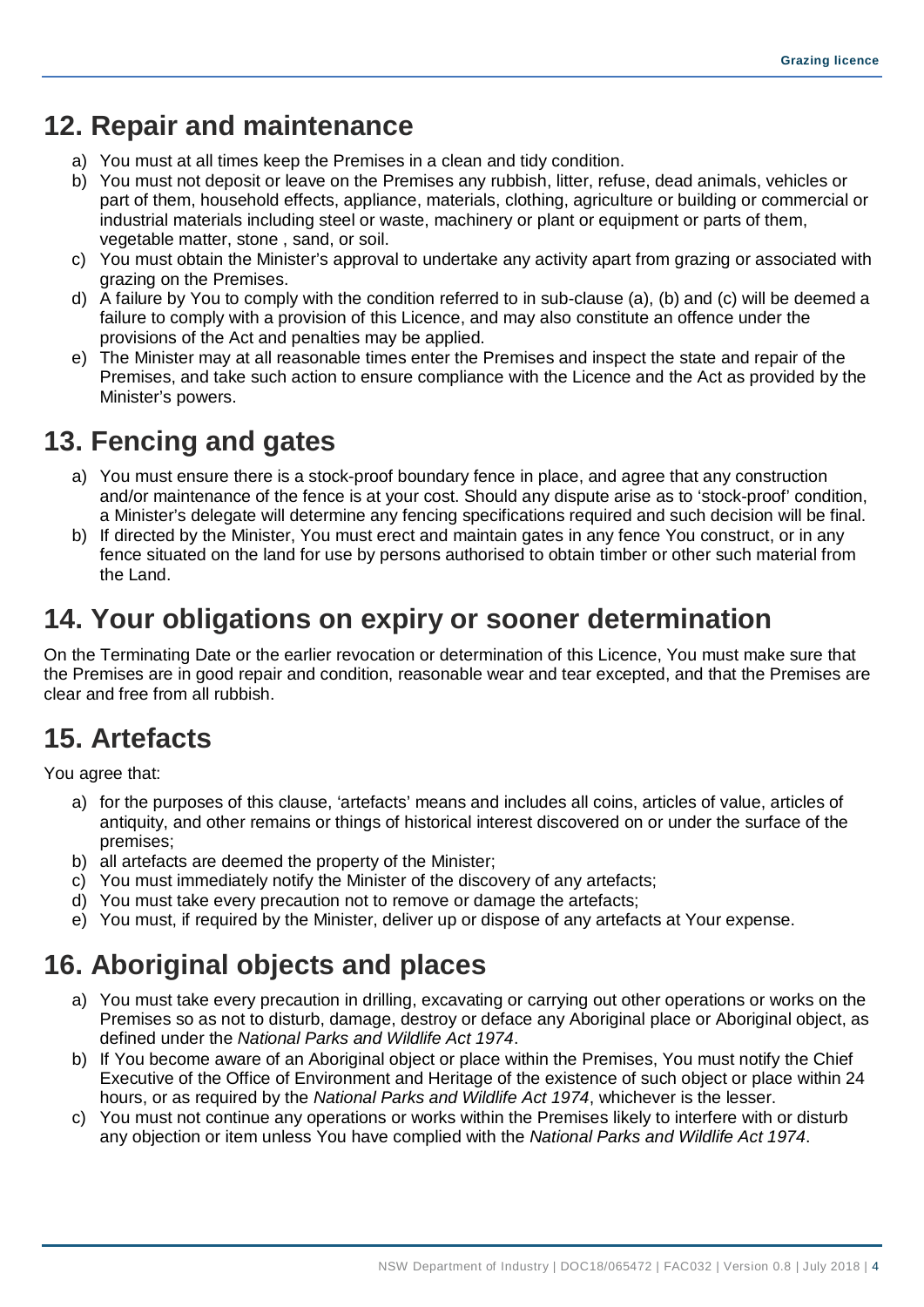#### **17. You are not to remove materials**

Unless provided for in the Additional Terms and Conditions:

- a) You must not mine, remove, extract, dig up or excavate any sand, stone (including bush rock), gravel, clay, loam, shell or similar substance or permit any other to undertake the same without the prior consent in writing of the Minister and subject to such conditions as the Minister may determine;
- b) You must not burn, clear or remove standing or fallen timber or permit any other person to undertake the same without the prior consent in writing of the Minister and subject to such conditions as the Minister may determine;
- c) Sub-clause (a) does not apply to any removal, digging up or excavation as may be necessary to construct or undertake any Improvement authorised by or under this Licence provided that it is undertaken in accordance with that authority;
- d) A failure by You to comply with any condition referred to in sub-clause (a) or (b) will be deemed to be a failure to comply with a provision or covenant of this Licence.

## **18. No holding out**

You must not:

- a) directly or indirectly hold out or permit to be held out to any member of the public any statement, act, deed, matter or thing indicating that the Premises is being carried on or managed or supervised by the Minister; or
- b) act or represent yourself to be the servant or agent of the Minister.

## **19. No right to purchase**

This Licence does not confer a right to You to purchase the Land or to the grant of a lease or to the grant of a further Licence.

## **20. Display of signs**

You must not without prior written consent of the Minister, erect, paint, affix or exhibit on the exterior of the Premises or on the interior of the Premises so as to be visible from the outside of the Premises any signs, advertisements, lights, embellishments, names, notices or hoardings.

## **21. Change in shareholding**

If You are a company (other than a listed public company) You must notify the Minister in writing when there is a change in the shareholding that alters the effective control of the company.

The transfer of the majority shareholding is deemed to have terminated the Licence and a new licence may need to be negotiated with the incoming majority shareholders.

## <span id="page-7-0"></span>Rent and payments

#### **22. Rent**

- a) You must pay the Initial Rent on the Commencing Date and then pay the Reviewed Rent on each Due Date to the Minister free of all deductions and exchanges and without demand.
- b) An annual CPI Rent adjustment will be made on the anniversary of the commencement of the Licence.
	- i. Any rent adjusted under this clause is to be adjusted to the nearest whole dollar.
	- ii. The Minister may adjust the Reviewed Rent in accordance with the Minimum Rents provisions in s. 6.4 of the Act and that adjustment will be the Reviewed Rent for the purposes of this clause.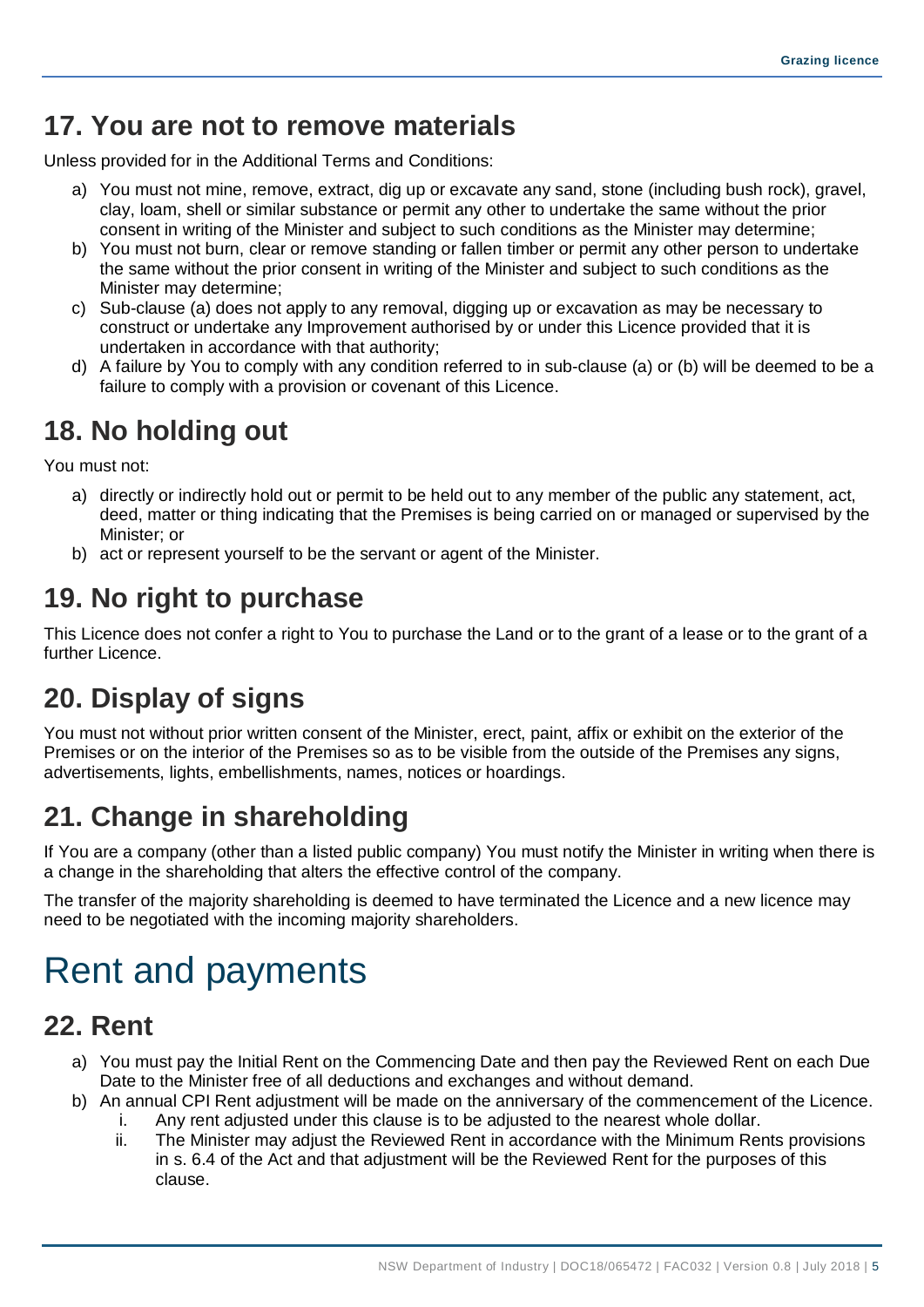c) In addition to any review or adjustment of the Rent under this clause, the Minister may redetermine the Rent in accordance with Division 6.3 of the Act.

#### **23. Rates, taxes and other charges**

You must:

- a) Pay all rates, taxes (including Land tax), assessments, duties, charges and fees charged by any authority, which are charged, levied or imposed in respect of the Premises.
- b) Produce to the Minister receipts for payments that You are required to make under this clause if requested by the Minister.
- c) Pay to the Minister or to any other authority all proper charges for gas, electricity, water or other services supplied to or consumed in or on the Premises and must pay all charges in respect of any telephone services connected to the Premises.

### **24. Goods and services tax (GST)**

- a) With the exception of any amount payable under this clause, all amounts stated to be payable under this Licence are exclusive of GST.
- b) If GST is imposed on any supply in connection with this Licence, the recipient of the supply must pay to the supplier an amount equal to the GST payable on the taxable supply.
- c) The recipient must pay the GST on the relevant Taxable Supply when a supplier issues a tax invoice for that Taxable Supply.
- d) Any valuer or umpire returning a valuation must return a GST exclusive market value for it in any case where the valuation is for the purposes of determining a supply value to which GST is to be added under this Licence.

### **25. Costs of the Minister**

You must pay:

- a) the Minister's reasonable legal costs and all duties, fees, charges and expenses related to:
	- i. any application for the Minister's consent under this Licence;
	- ii. any Breach or Default of this Licence by You;
	- iii. any fees of professional consultants properly incurred by the Minister in consequence of, or in connection with, any Breach or Default of You or any application for the Minister's consent; and
	- iv. the exercise or attempted exercise of any right, power, privilege, authority or remedy of the Minister under or because of this Licence;
- b) all expenses reasonably incurred by the Minister in any entry, inspection, examination, consultation or the like which discloses a Breach by You of any covenant of this Licence.

#### **26. Failure to pay monies or undertake works**

- a) You must pay interest on any money due and payable under this Licence to the Minister at the rate prescribed from time to time in accordance with s. 12.12 of the Act and any such interest for the purposes of this Licence will be deemed to be Rent in arrears.
- b) The Minister may remedy any default of Yours, including when You fail to pay any money due to someone other than the Minister, but only if the Minister has given Notice to You requesting You to pay the money or perform any obligation within 14 days and You fail to comply.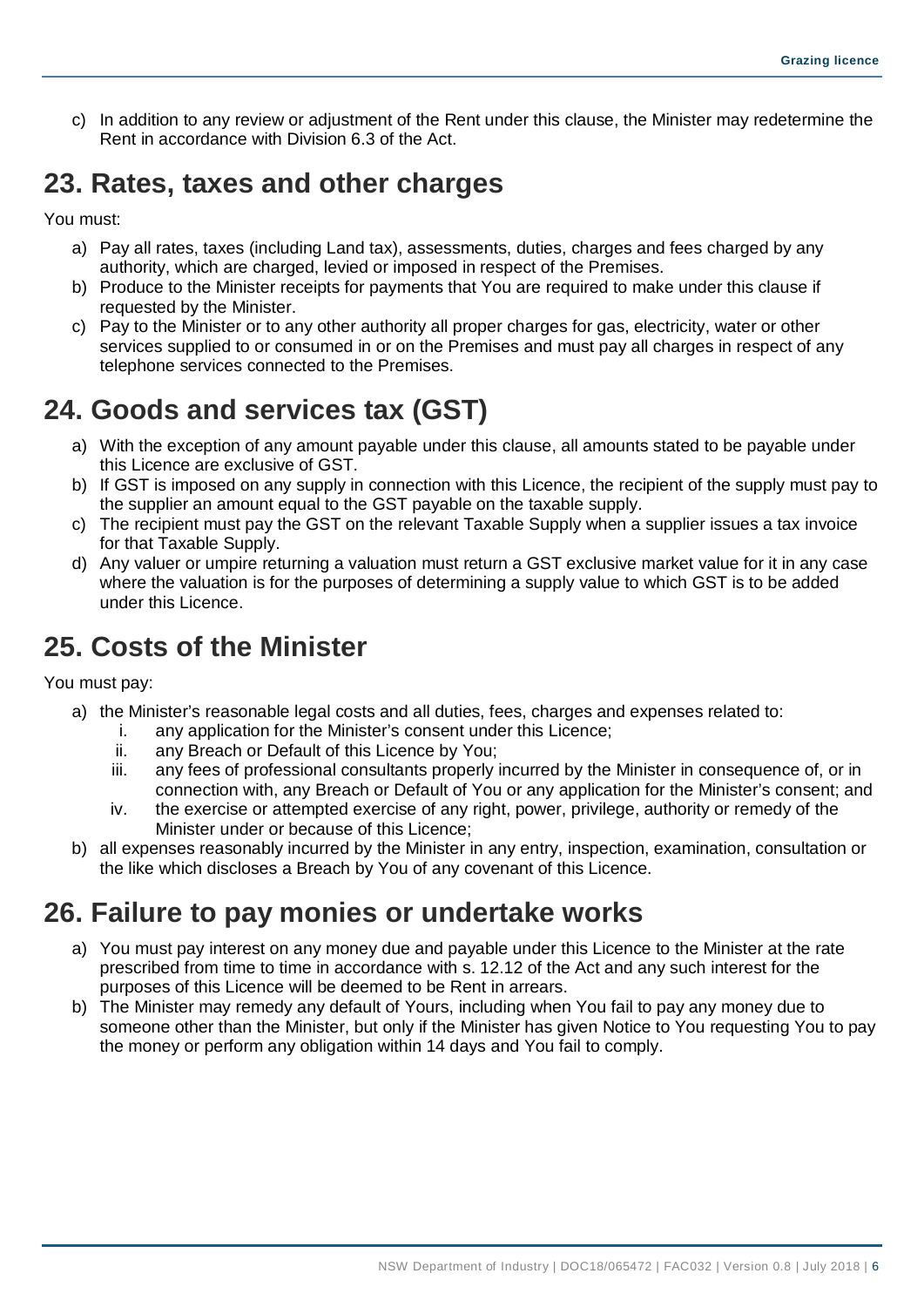## <span id="page-9-0"></span>Indemnity and insurance

### **27. Indemnity**

- a) You indemnify and will keep indemnified the Minister and the Crown from and against all actions, suits, claims and demands of whatsoever nature and all damages, costs, charges and expenses in respect of any accident or injury to any person or property which may arise out of:
	- i. the use or occupation of the Premises; or<br>ii. the construction, installation, repair, replac
	- the construction, installation, repair, replacement or maintenance of works as may be authorised under this Licence;
	- iii. any failure by You to comply with the terms of this Licence.
- b) The indemnity in clause 26(a) still applies even though You have observed and performed the conditions of this Licence or that any such accident or injury arises from any act or thing, which You may be authorised or compelled to do under this Licence.
- c) Your obligations under this clause continue after this Licence expires or is otherwise ended in respect of any act, deed, matter or thing happening before the expiry or end of this Licence.
- d) To the extent that any such claims and demands arise from any negligence or wilful act or omission on the part of the Minister the indemnities under this clause do not apply.

### **28. Public risk insurance**

You must effect and maintain for the Term a public risk insurance policy (whereby the Minister should be noted on the policy as an interested party) for the amount specified in Column 2 of Item 11 of Schedule 1 for any one claim relating to liability for death or bodily injury or damage to property arising out of Your use and occupation of the Premises and the matters referred to in clause 26(a).

### **29. Domestic insurance policy requirements**

- a) The following provisions apply to all policies of insurance taken out by You under this Licence:
	- i. You must, if directed by the Minister, enter into an insurance policy with an insurer approved by the Minister or with an insurer carrying on business in Australia
	- ii. any public risk policy taken out by You must be for an amount sufficient to cover the risks under the policy
	- iii. You must provide duplicate or certified copies of all policies if required by the Minister
	- iv. You must obtain insurance cover for any increased risk and pay all additional premiums (if any) required if You do anything that may increase the rate of premium on the insurances taken out by You.
- b) The Minister in his or her own name or as Your attorney in Your name is entitled to institute all proceedings against any insurer which issues a policy of insurance required by this Licence to recover from it any amount for loss, damage or injury or other money payable under any indemnity in favour of the Minister. You appoint the Minister as Your attorney for such purposes.
- c) The provisions of clause 27 continue in force after the expiry or other end of this Licence but only in respect of incidents occurring during the term of the Licence.

## <span id="page-9-1"></span>**Compliance**

### **30. Compliance with statutes**

You must comply with the requirements of all statutes, regulations or by-laws and with the requirements of all relevant public and local authorities in so far as they apply in relation to the use and occupation of the Premises and regardless of whether such requirements are served on the Minister.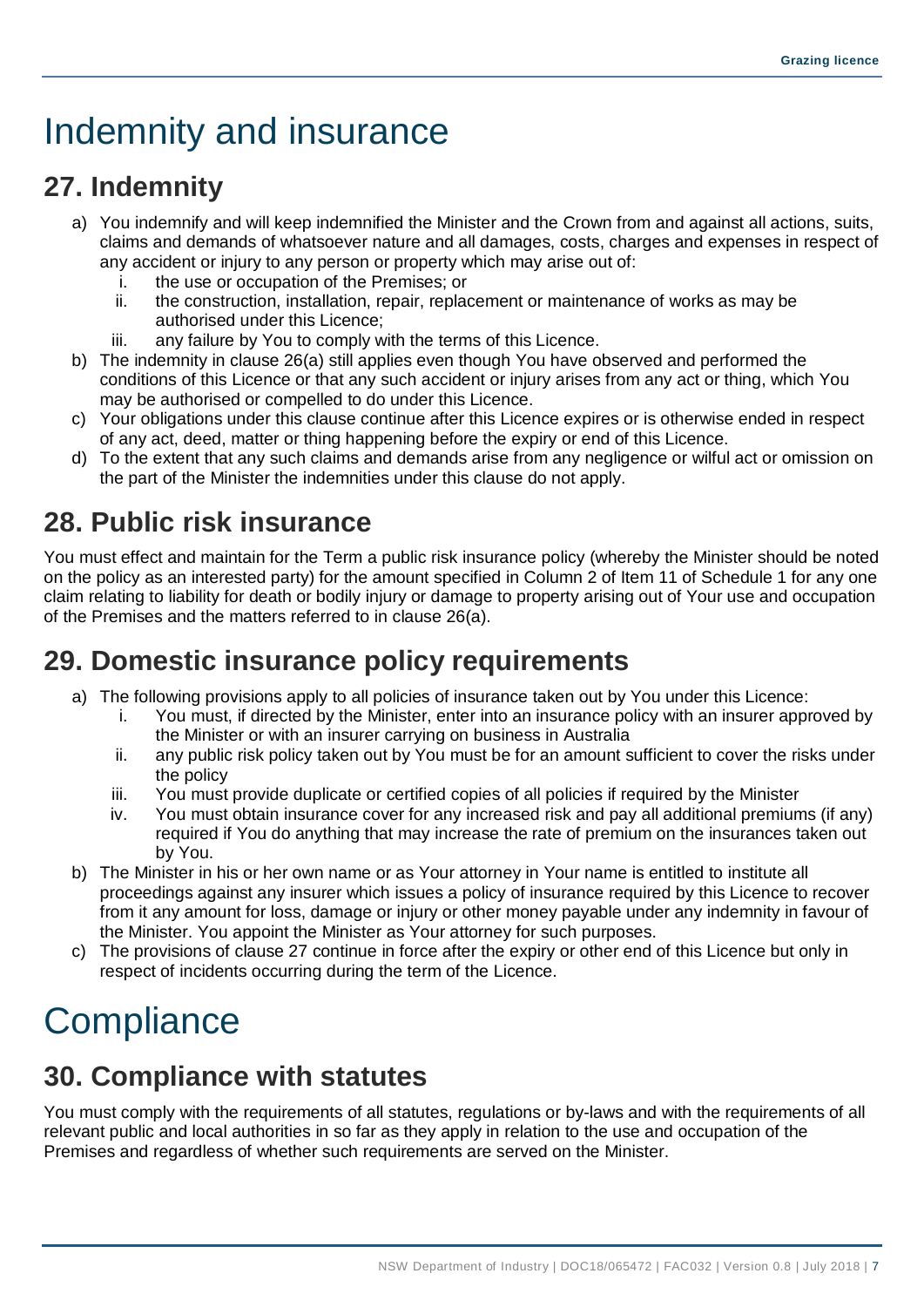#### **31. Compliance with conditions**

- a) Where the Minister is of the opinion that any condition of this Licence relating to the permitted use of the land or any condition imposed pursuant to a condition of the Licence is not being complied with by You, the Minister may in writing Issue Notice directing You to carry out within a specified time works at Your expense necessary to rectify or remedy the situation.
- b) Where the Minister issues any direction to You pursuant to sub-clause (a) You must comply with the direction.

### **32. Non-compliance with conditions**

- a) If You fail to comply with any term or condition of this Licence, then the Minister may by Notice direct You to:
	- a. cease anything that you are doing on the Premises; and
	- b. carry out within the time specified in the Notice, or such other time as the Minister may direct in writing, works necessary to rectify or remedy the non- compliance.
- b) You must comply with any Notice issued by the Minister at Your expense.
- c) If You fail to comply with the Notice, the Minister may terminate the Licence by Notice to You.

## <span id="page-10-0"></span>Land management/environmental protection conditions

#### **33. Land not to be cultivated**

You must not cultivate the Land.

#### **34. Ground cover management**

- a) You must not remove or cut vegetation for fodder;
- b) Where the Minister is of the opinion that You are overstocking either the whole or part of the Land, the Minister may from time to time direct You by notice in writing that the number and type of stock that may be grazed on the Land or such part as may be described in the notice shall not exceed the number and type of stock specified in the notice and You will ensure that the number and type of stock so specified shall not be exceeded.

#### **35. Weed control**

You must control plant pests (including invasive species) by hand methods; or by selective herbicide application that will not damage, kill or destroy native vegetation.

### **36. Game and feral animals**

You must comply with the provisions of all relevant legislation and orders in relation to the control of game and feral animals on the land.

### **37. Land management strategy**

Following approval of the Land Management Strategy submitted as part of Your application for this Licence, You must ensure that the licensed area is grazed in accordance with this plan.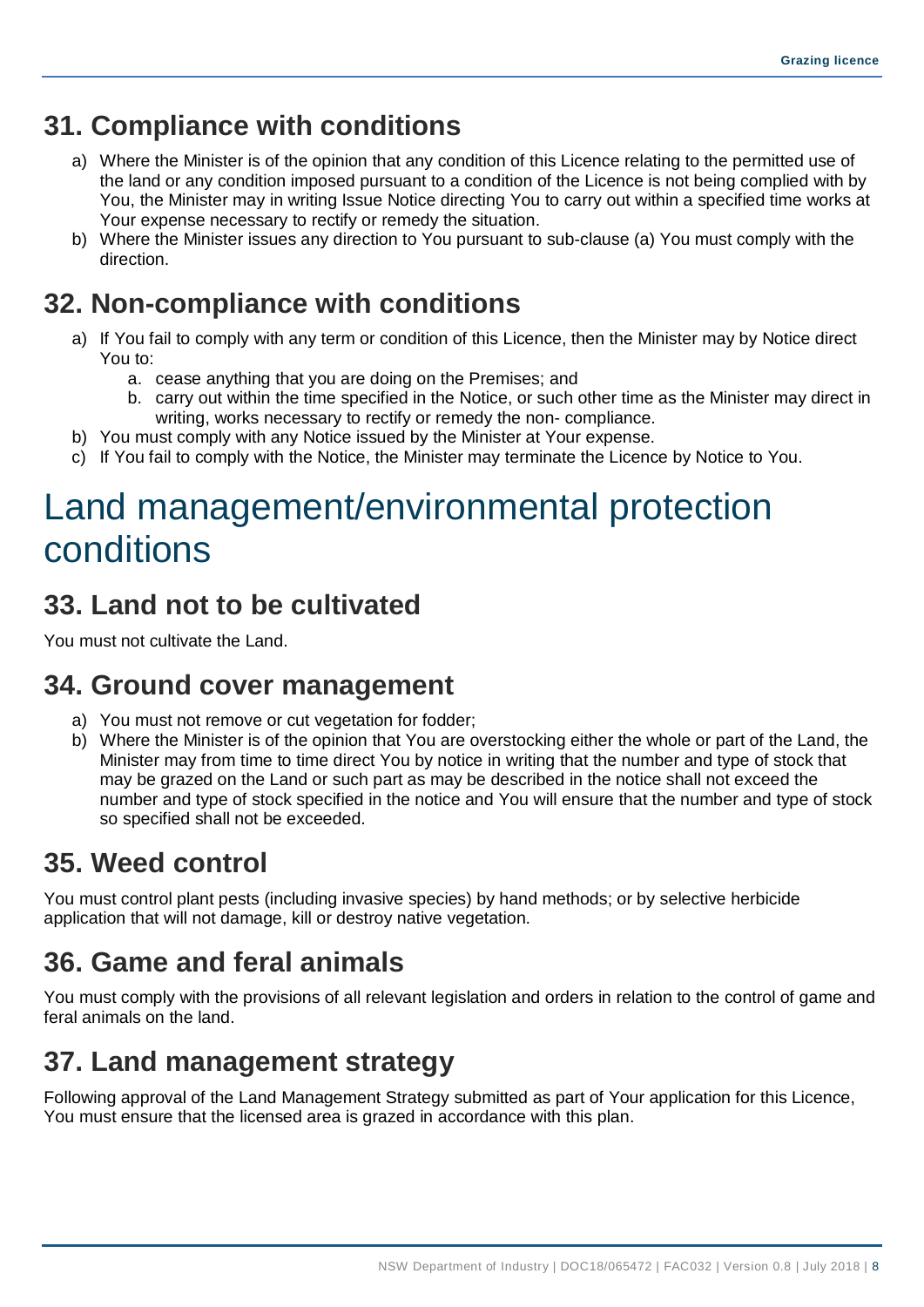#### **38. Protection of native fauna**

- a) The shooting, trapping, baiting or otherwise harming of native fauna is prohibited.
- b) As this Licence does not give you exclusive possession, it is classed as a public land, and a game hunting licence is required for any hunting of the listed non indigenous animals on the Land.

### **39. Protection of native vegetation**

- a) Native vegetation must not be cleared.
- b) You must provide the department a plan of any proposed revegetation and/or planting works. Consent of the department must be obtained prior to the commencement of any revegetation and/or planting work.

#### **40. You must not clear land**

You must not clear any of the Land without the Minister's consent and all other approvals required under the *Local Land Services Act 2013*, the *Biodiversity Conservation Act 2016*, the *Environment Planning and Assessment Act 1989* and any other relevant legislation.

### **41. Bushfire**

- a) You must not carry out any hazard reduction burning on the Site except with any necessary approval from the Rural Fire Service and any required environmental approvals.
- b) Without limiting any other provision of this Licence and subject to sub-clause (d) below, You:
	- i. must comply, at Your cost, with any requirements imposed upon You, as occupier of the Premises, including bush fire hazard reduction requirements under the *Rural Fires Act 1997*;
	- ii. must maintain any fire trails and undertake bush fire hazard reduction activities necessary for the protection of Your infrastructure at Your cost; and to the extent necessary for these purposes;
	- iii. may, with the prior written approval of the Minister which must not be unreasonably withheld, enter on the land of the Minister adjoining the Site.
- c) If You fail to carry out the requirements referred to in sub-clause (b)(i), the Minister may do so and recover the cost from You.
- d) The provisions of sub-clauses (b)(ii) and (c) do not operate if it is necessary for You to enter the land of the Minister adjoining the Land and the Minister's approval to enter that land has been refused.

### **42. Holder not to burn off**

- a) You must not carry out any burning off on the Site except with the prior consent of the Minister in writing which consent shall not be unreasonably withheld and after compliance with the requirements of the *Rural Fires Act 1997*. Any consent granted in accordance with this condition shall be subject to such reasonable conditions as the Minister may impose.
- b) Without limiting any other provision of this Licence and subject to subclause (d) below, You:
	- i. must comply, at Your cost, with any requirements imposed upon you, as occupier of the Site, under the *Rural Fires Act 1997*;
	- ii. must, for Site Appendices where identified as the Primary User or infrastructure provider, for and on behalf of the Minister and at your cost, comply with any reasonable requirements imposed upon the Minister, as owner of the Land, as a result of the granting of this Licence under the *Rural Fires Act 1997* and notified by the Minister; and to the extent necessary for these purposes;
	- iii. may, with the prior written approval of the Minister which must not be unreasonably withheld, enter on the land of the Minister adjoining the Land.
- c) lf You fail to carry out the requirements referred to in subclause (b)1, the Minister may do so and recover the cost from You.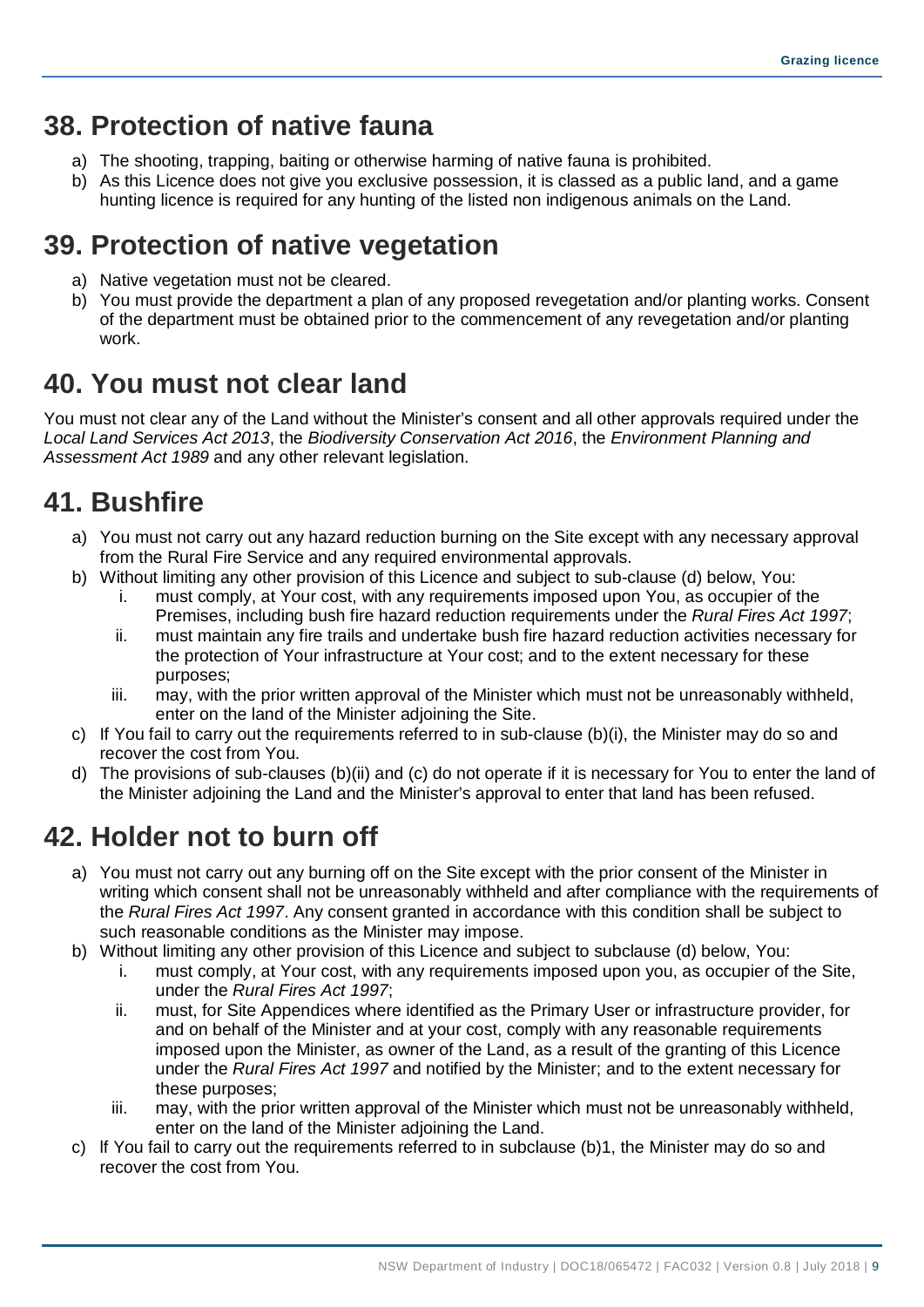d) The provisions of subclauses (b)ll and (c) do not operate if it is necessary for You to enter the land of the Minister adjoining the Land and the Minister's approval to enter that land has been refused.

#### **43. Earthworks**

- a) Unless provided for in the Additional Terms and Conditions:
	- i. You must not construct any earthworks that could obstruct or divert natural water flow without the prior consent in writing of the Minister and subject to such conditions as the Minister may determine;
	- ii. You must not dump, or cause to dump, fill or other material on the Land;
	- iii. Sub-clauses (i) and (ii) shall not apply to any earthworks that may be necessary to construct or undertake any Improvement authorised by or under this Licence provided that it is undertaken in accordance with that authority;
	- iv. A failure by You to comply with any condition referred to in sub-clause (i) and (ii) will be deemed to be a failure to comply with a provision or covenant of this Licence.
- b) You must not artificially drain any wetlands.

#### **44. Encroachment outside licence premises**

You are responsible for ensuring that Your occupation and use of the Land does not encroach outside of the Premises onto adjoining Crown lands, including but not limited to waterways or other environmentally sensitive areas.

## <span id="page-12-0"></span>Additional terms and conditions

### **45. Additional terms and conditions**

If indicated in Item 13 of Schedule 1, the Additional Terms and Conditions form part of this Licence. Any provision of the Additional Terms and Conditions that is inconsistent with a provision of these Standard Terms and Conditions prevails to the extent of any inconsistency.

## <span id="page-12-1"></span>Definitions and interpretation

#### **46. Definitions**

In this Licence the following terms, unless the contrary intention appears, mean:

**Act** means the *Crown Land Management Act 2016*.

**Additional Terms and Conditions** means the Minister's Additional Terms and Conditions document or any part of it, as updated from time to time, which is identified in Item 13 of Schedule 1 (if any) and forms part of this Licence.

**Authorised person** means any person authorised by the Minister and includes a person who from time to time is a member of any class of persons authorised by the Minister.

**Breach or Default** means a failure to comply with any term of condition of this Licence.

**Commencing Date** means the date in Item 7 of the Schedule 1.

**Consumer Price Index** means the Consumer Price Index (All Group Index) for Sydney published by the Australian Statistician. However if the reference base for the Consumer Price Index is discounted or is not available then the index kept by the Commonwealth or New South Wales Government as the parties can agree on and where there is no agreement, as shall be nominated by the President of the Australian Property Institute (New South Wales Division) or his/her nominee.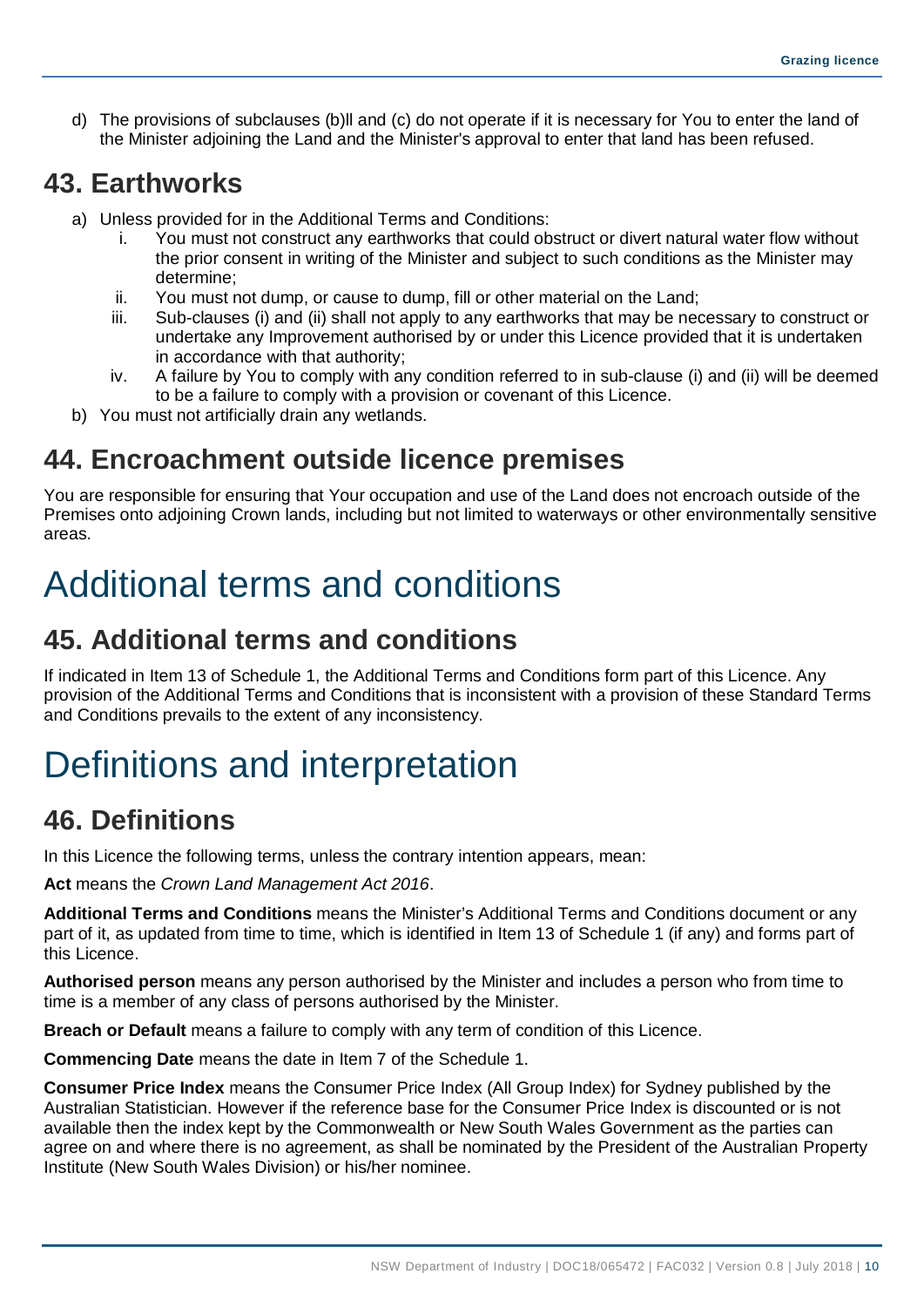**Consumer Price Index Number** in relation to a quarter means the number for that quarter appearing in the Consumer Price index (All Group Index) for Sydney published by the Australian Statistician.

**CPI Review Period** means the period between each CPI Review Date.

**Crown** means the Crown in the right of the State of New South Wales.

**Crown land** has the same meaning given to that term under the *Crown Land Management Act 2016*.

**Due Date** means the Commencing Date and each anniversary date of the Commencing Date.

**Groundcover Vegetation** means and plant material (alive or dead) found on or near the soil surface that protects the soil from the erosive action of wind and water.

**GST** has the same meaning given to that term in *A New Tax System (Goods and Services Tax) Act 1999* (Commonwealth).

**Improvements** means all buildings, structures, facilities and works situated or to be situated in or on or under the Land.

**Initial Rent** means the initial annual rent specified in Item 9 of Schedule 1.

**Item** means a numbered item in Column 1 of Schedule 1.

**Land** means the land specified in Schedule 3 and includes any submerged land and waterways.

**Licence** means the Licence granted by the Minister to You and includes this Licence, Schedules 1, 2 and 3 and any additional Schedules or documents referred to in Schedule 1.

**Minister** means the Minister administering the Act and where the context permits includes the Minister's successors, officers, servants, contractors, workmen, employees and agents.

**Native fauna** means any mammal, bird, reptile or amphibian that is native to Australia, but does not include Dingos or wild dogs.

**Notice** means a notice in writing that is served in accordance with this Licence.

**Permitted Use** means the use in Item 5 of the Schedule 1.

**Pest** has the same meaning given to that term in the *Biosecurity Act 2015*.

**Premises** means the Land and the Improvements and any of Your plant and equipment.

**Relevant Authority** means, in respect to a particular context or circumstance, any government, administrative, or judicial body, public authority, commission, tribunal or entity having jurisdiction and responsibility in that particular context or circumstance including a consent authority.

**Rent** means the Initial Rent or the Reviewed Rent.

**Reviewed Rent** means the Rent as reviewed, adjusted or redetermined in accordance with Clause 21.

**Schedules** mean the documents that are attached to and form part of this Licence.

**Supply** has the same meaning given to that term in *A New Tax System (Goods and*

*Services Tax) Act 1999* (Cth).

**Taxable Supply** has the same meaning given to that term in *A New Tax System (Goods and Services Tax) Act 1999* (Cth).

**Term** means the period commencing on the Commencing Date and ending on the Terminating Date as shown in Items 7 and 8 of Schedule 1.

**Terminating Date** means the date on which this Licence expires as shown in Item 8 of Schedule 1 or the date it is revoked or otherwise ceases to have effect under the provisions of this Licence.

**Title Associated** means the title of any freehold land that is owned by You, and is generally in the vicinity of the Land. [Note: In many instances the 'Title Associated' land will be directly adjoining the Land and either used to access the Land or managed in association with the Land, though this is not always the case].